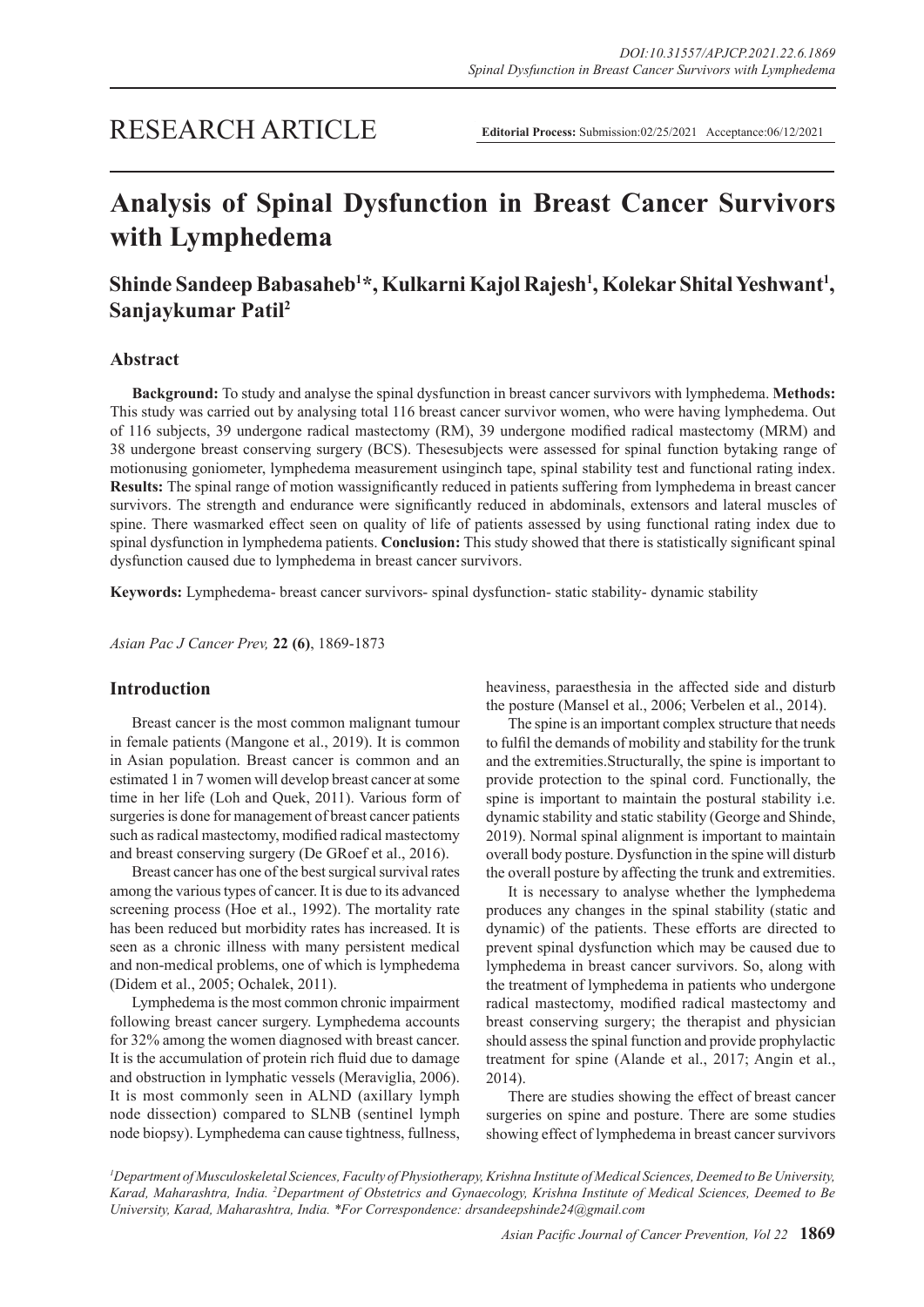#### *Shinde Sandeep Babasaheb et al*

on posture mainly shoulder alignment. There are gaps in the literature regarding effect of lymphedema in breast cancer survivors on spinal function. This study will help to add more evidences on spinal postural impairment that may happendue to varying severity of lymphedema.

The information from this study is designed to meet the gaps in current literature and will provide a basis for the development of new methods for assessment, examination, intervention and prophylacticmeasures for spinal dysfunction which will lead to improvedquality of life of the patient and make the activities of daily living easy. To preventspinal dysfunction, early assessment and rehabilitation are essential. Physiotherapy will help to reduce the lymphedema, correct posture, improve mobility, strength, power, endurance and avoidance of secondary complications due to lymphedema such as chronic inflammation, cellulitis, pain, fatigue, inability to work, cosmetic deformities and a significant decrease in mobility and functional status.

# **Materials and Methods**

This study was performed in a breast cancer survivor support group of Krishna institute of medical sciences deemed to be university in Karad from January 2020 toFebruary 2020.Inclusion criteria: The patients who had undergone either radical mastectomy (RM), modified radical mastectomy (MRM) and breast conserving surgery (BCS) and suffering from lymphedema. Age group was ranged from 30 to 60 years old women.

Exclusion criteria: Male breast cancer survivors and females with known case of traumatic musculoskeletal injuries, neurological deficits and patients operated for breast cancer but not suffering from lymphedema.Before initiating the study, all the participants were informed about the study procedure. A written informed consent was obtained from each participant. The study protocol was approved by the Ethical Committee [Protocol number-0132/2019-2020].

Total 116 breast cancer survivor women suffering from lymphedema, who had undergone either radical mastectomy (RM), modified radical mastectomy (MRM) and breast conserving surgery (BCS) were included in this study.

The demographic data and past surgical history were obtained from all subjects prior to the spinal function assessment.

#### *Data Collection Tools*

Range of motion of cervical, thoracic and lumbar region were measured by using goniometer. Flexion, extension, side flexion and rotation were assessed in cervical region and lumbar region. Flexion, extension, side flexion, were assessed of thoracic region. The purpose for assessment of range of motion was to assess the spinal function.

Lymphedema was measured of affected upper extremity, which was the side usually operated in breast cancer surgery. It was compared with the non-affected upper extremity. The lymphedema was measured using inch tape.The purpose for measuring the lymphedema

was to segregate the subjects into mild, moderate, severe lymphedema. Spinal stability was assessed by using static and dynamic test for abdominals, extensors and lateral musculature. Static stability was assessed by performing the action of certain muscle group and holding the action for 20- 30 seconds was considered normal, 15-20 seconds was considered to be good, 10-15 seconds was considered to be fair, 1-10 seconds was considered to be poor and slight contraction was considered trace. Dynamic stability was assessed by performing the action of certain muscle group and repeating the action for 20-25 times was considered normal, 15-20 repetitions was considered to be good, 10-15 repetitions was considered to be fair, 1-10 repetitions was considered to be poor and slight contraction was considered trace.Activities of daily living and quality of life was assessed by using functional rating index.

#### *Statistical analysis*

The collected data in this study was statistically analysed using descriptive statistics as mean, average and percentage. The spinal mobility was analysed on the basis of average, which was calculated by range of motion. For lymphedema, girth is measured using inch tape and analysed on the basis of percentage of subjects suffering from spinal dysfunctions. The spinal stability and functional rating index were analysed.

# **Results**

Table no. 1) shows that range of motion of cervical, thoracic and lumbar region is decreased in the subjects. Table no. 3) shows that static and dynamic stability of spinal musculature is decreased. Table no. 4) shows that majority of subjects are having pain. Sleeping, working is severely affected. Recreation, lifting, standing is moderately affected. Personal care, travelling, walking is mildly affected.

#### **Discussion**

In this study, the emphasizes was given to the effect of lymphedema in breast cancer survivors on spinal function. Breast cancer survivors due to various factors such as chemotherapy, breast conserving surgery (lymphectomy, lumpectomy) and radical mastectomy caused increase in postural stress which in turn produces various postural dysfunctions (Angin et al., 2014).

The conducted studyinterpreted that lymphedema causes various adverse effect on the spine. There are changes seen in the functions of thoracicregion which may lead to postural deformities such as kyphosis and scoliosis. Changes in the cervical region give rise to decreased range of motion, decreased muscle performance and impaired neural tissue mobility. Changes in the thoracolumbar region causes decrease in the range of motion, stability, endurance and overall functional capacity which is due to increase in the weight of the arm and limited use of the affected arm due to fear (Schmitz et al., 2009). Cervical and thoracic regions are more affected than the lumbar region. Lumbar region may have mild to no changes seen.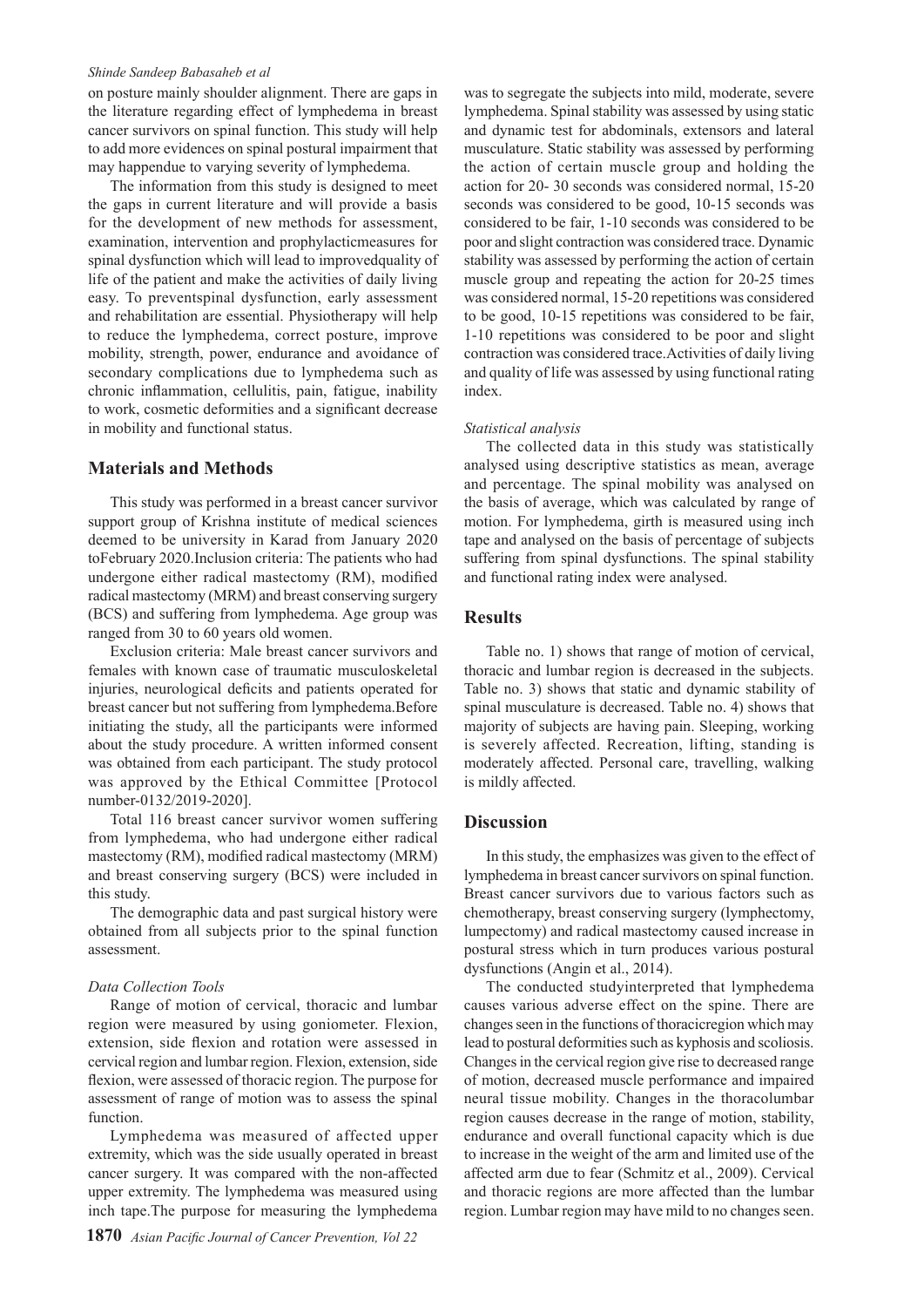| Cervical Range of Motion |                                               |                                                  |  |  |
|--------------------------|-----------------------------------------------|--------------------------------------------------|--|--|
|                          | Individuals with<br>Normal range of<br>motion | Individuals with<br>Decreased range<br>of motion |  |  |
| Flexion                  | 37 (31.89%)                                   | 79 (68.10%)                                      |  |  |
| Extension                | 53 (45.68%)                                   | 63 (54.31%)                                      |  |  |
| Side flexion             |                                               |                                                  |  |  |
| Right                    | 44 (37.93%)                                   | 72 (62.06%)                                      |  |  |
| Left                     | 40 (34.48%)                                   | 76 (65.51%)                                      |  |  |
| Rotation                 |                                               |                                                  |  |  |
| Right                    | 78 (67.24%)                                   | 38 (32.75%)                                      |  |  |
| Left                     | 74 (63.79%)                                   | 42 $(36.20\%)$                                   |  |  |
| Thoracic Range of Motion |                                               |                                                  |  |  |
| Flexion                  | 35 (30.17%)                                   | 81 (69.82%)                                      |  |  |
| Extension                | 56 (48.27%)                                   | 60 (51.72%)                                      |  |  |
| Side flexion             |                                               |                                                  |  |  |
| Right                    | 72 (62.06%)                                   | 44 (37.93%)                                      |  |  |
| Left                     | 75 (64.65%)                                   | 41 (35.34%)                                      |  |  |
| Lumbar Range of Motion   |                                               |                                                  |  |  |
| Flexion                  | 114 (98.27%)                                  | $2(1.72\%)$                                      |  |  |
| Extension                | 83 (71.55%)                                   | 33 (28.44%)                                      |  |  |
| Side flexion             |                                               |                                                  |  |  |
| Right                    | 103 (88.79%)                                  | 13 (11.20%)                                      |  |  |
| Left                     | 101 (87.06%)                                  | 15 (12.93%)                                      |  |  |
| Rotation                 |                                               |                                                  |  |  |
| Right                    | 114 (98.27%)                                  | $2(1.72\%)$                                      |  |  |
| Left                     | 111 (95.68%)                                  | $5(4.31\%)$                                      |  |  |

Table 1. Range of Motion

Spinal dysfunctionwas not commonly seen in mild and moderate lymphedema but was prominently observed in severe lymphedema. The motion of upper extremity was hinderedcausing pain and discomfort (Harrington et al., 2011; Bulley et al., 2012; Gillespie et al., 2018).

The static as well as dynamic stability was impaired in the subjects. Stable spine is very important to maintain the overall posture. Instability may lead to postural defects and the patient is more prone towards mechanical injuries. The overallspinalstrength and endurancewas reduced

| Percentage of<br>Category<br>subjects |             | Percentage of subjects suffering<br>from spinal dysfunction |  |  |
|---------------------------------------|-------------|-------------------------------------------------------------|--|--|
| Mild                                  | 34.48% (40) | 34.88% (15)                                                 |  |  |
| Moderate                              | 42.24% (49) | 75.51% (37)                                                 |  |  |
| Severe                                | 23.27% (27) | $100\% (27)$                                                |  |  |

Mild lymphedema, ˂20% increase in extremity volume; Moderate lymphedema, 20-40% increase in extremity volume; Severe lymphedema, ˃40% increase in extremity volume.

|  |  | Table 3. Spinal Stability Test (Strength Test) |  |
|--|--|------------------------------------------------|--|
|  |  |                                                |  |

| Static Spinal stability test (Strength test)             |                            |                             |  |  |
|----------------------------------------------------------|----------------------------|-----------------------------|--|--|
| Isometric extensorStrength test                          |                            |                             |  |  |
| 25-30 seconds hold                                       | Able to perform            | Unable to perform           |  |  |
|                                                          | 8 subjects<br>$(6.89\%)$   | 108 subjects<br>$(93.10\%)$ |  |  |
| Isometric abdominal Strength test                        |                            |                             |  |  |
| 25-30 seconds hold                                       | Able to perform            | Unable to perform           |  |  |
|                                                          | 22 subjects<br>$(18.96\%)$ | 94 subjects<br>$(81.03\%)$  |  |  |
| Isometric Side Strength bridge test                      |                            |                             |  |  |
| 25-30 seconds hold                                       | Able to perform            | Unable to perform           |  |  |
|                                                          | 7 subjects<br>$(6.03\%)$   | 109 subjects<br>$(93.96\%)$ |  |  |
|                                                          |                            |                             |  |  |
| Dynamic spinal stability test (Endurance test)           |                            |                             |  |  |
| Dynamic extensor endurance test                          |                            |                             |  |  |
| 25 repetitions of dynamic                                | Able to perform            | Unable to perform           |  |  |
| extensor endurance test                                  | 9 subjects<br>(7.75%)      | 107 subjects<br>$(92.24\%)$ |  |  |
| Dynamic abdominal endurance test                         |                            |                             |  |  |
| 25 repetitions of dynamic                                | Able to perform            | Unable to perform           |  |  |
| abdominal endurance test                                 | 18 subjects<br>$(15.51\%)$ | 98 subjects<br>$(84.48\%)$  |  |  |
| Dynamic horizontal Side bridge test                      |                            |                             |  |  |
| 25 repetitions of dynamic<br>horizontal Side bridge test | Able to perform            | Unable to perform           |  |  |

causing difficulty in activity of daily living. Activity of daily living like sleeping, personal care, travelling, walking, standing, lifting, etc was affected. The quality of life was hampered due to the frequency and intensity of

| Table 4. Functional Rating Index Scale |  |  |  |
|----------------------------------------|--|--|--|
|----------------------------------------|--|--|--|

| SR <sub>NO</sub> . | Scale             | Grades         |               |               |               |               |
|--------------------|-------------------|----------------|---------------|---------------|---------------|---------------|
|                    |                   | $\overline{0}$ |               | 2             | 3             | 4             |
|                    | Pain              | $2(1.72\%)$    | $13(11.20\%)$ | 37(31.89%)    | 38 (32.75%)   | $26(22.41\%)$ |
|                    | Sleeping          | $2(1.72\%)$    | $39(33.62\%)$ | 23 (19.82%)   | 35 (30.17%)   | $17(14.65\%)$ |
| 3                  | Personal care     | $\overline{0}$ | 48 (41.37%)   | 38 (32.75%)   | 27(23.27%)    | 3(2.58%)      |
| 4                  | Travel            | $7(6.03\%)$    | 52 (44.82%)   | 23 (19.82%)   | $20(17.24\%)$ | 3(2.58%)      |
| 5                  | Work              | 6(5.17%)       | 43 (37.06%)   | 24 (20.68%)   | 25(21.55%)    | 14 (12.06%)   |
| 6                  | Recreation        | 15 (12.93%)    | 49 (42.24%)   | $33(28.44\%)$ | 19(16.37%)    | $18(15.51\%)$ |
|                    | Frequency of pain | $\theta$       | 55 (47.41%)   | 31 (26.72%)   | 28(24.13%)    | $2(1.72\%)$   |
| 8                  | Lifting           | $\Omega$       | $39(33.62\%)$ | 43 (37.06%)   | 32(27.58%)    | $2(1.72\%)$   |
| 9                  | Walking           | 22 (18.96%)    | 53 (45.68%)   | 20 (17.24%)   | $13(11.20\%)$ | $2(1.72\%)$   |
| 10                 | Standing          | 3(2.58%)       | 34 (29.31%)   | 53 (45.68%)   | 24 (20.68%)   | $8(6.89\%)$   |

*Asian Pacific Journal of Cancer Prevention, Vol 22* **1871**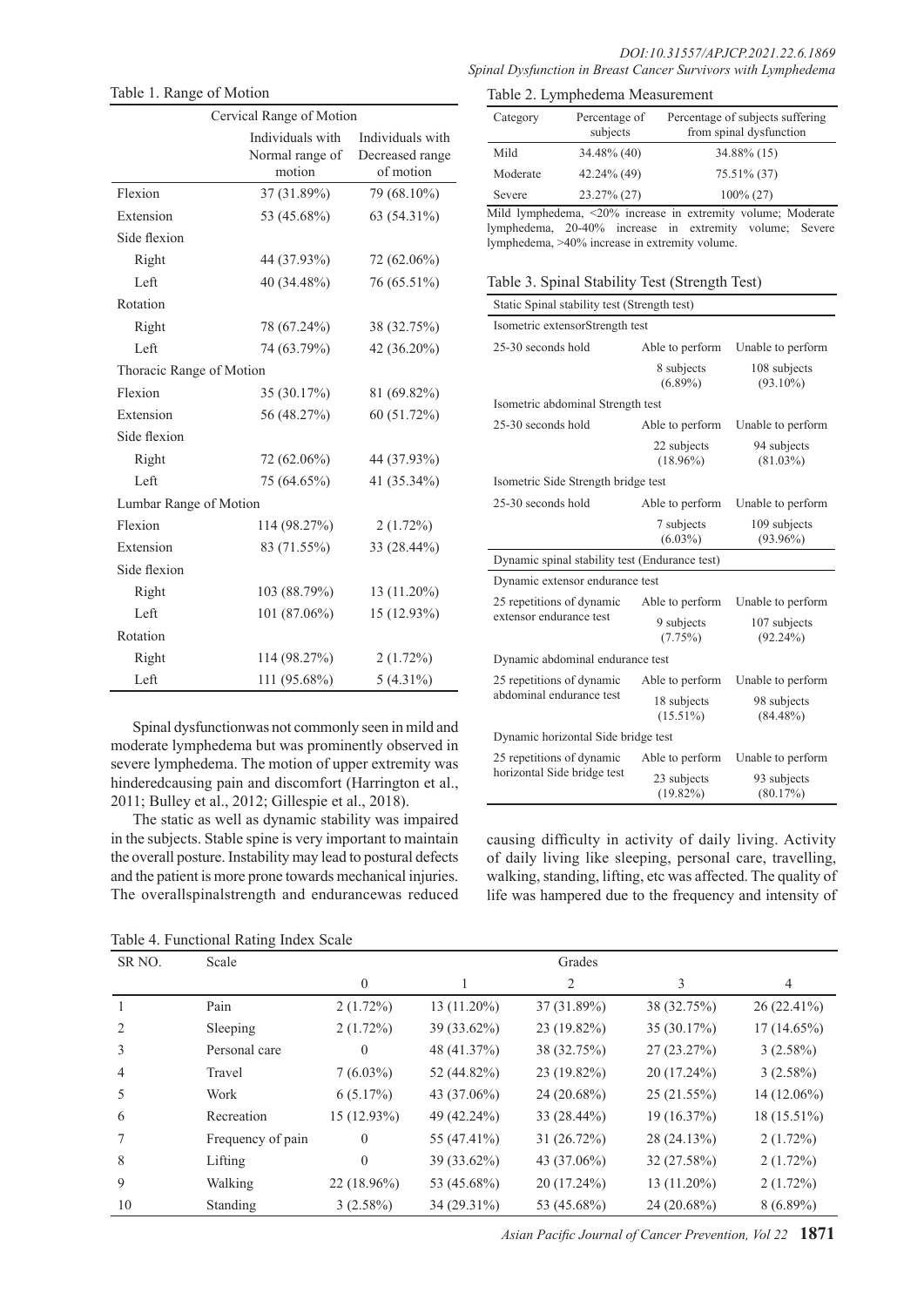#### *Shinde Sandeep Babasaheb et al*

pain. This may have psychological impact like depression due to the long-term treatment of breast cancer and after the treatment of cancer the debilitating effect caused by lymphedema.

Recent articles indicate that breast cancer survivors have deleterious effects on posture and musculoskeletal system such as spine alignment and increased thoracic kyphosis and upper limb dysfunction, but the effect of lymphedema on spine is not taken into consideration. There are literatures showing the change in shoulder biomechanics and alignment after breast cancer surgery which indirectly affects the spine. The whole body is interconnected by the myokinetic chain, sothe impairment in the shoulder will ultimately affect the surrounding structures.

Postural dysfunctions can lead to chronic postural syndromes, early degenerative changes in spine causes increased economic burden on sufferers and work- related losses. So, more attention is required to be taken regarding the posture of breast cancer survivors.

Role of physiotherapy is very important to treat lymphedema and to correct the posture, improving the range of motion, decreasing the pain, improving and maintaining physical performance and promoting fitness, health, wellness. Untreated lymphedema may cause chronic inflammation, cellulitis, pain, fatigue, inability to work, cosmetic deformities and a significant decrease in mobility and functional status and use of the affected extremity.Postural stability is one of the most important components for normal function and looked after by the physiotherapist (Basar et al., 2011; Nesvold et al., 2008). Physiotherapy can prevent further deterioration in the spinal and overall posture of the body (Harrington et al., 2013). The muscle supporting the spine (abdominals and extensors) can be trained along with the treatment of lymphedema.Also strengthening the weak muscles and stretching of tight muscles after surgery. Physiotherapy will help to correct posture, improve mobility, strength, endurance, decrease pain,avoidance of secondary complications due to lymphedema and reduce the lymphedema (Bani et al., 2007; Kim et al., 2017; Jare et al., 2019; Jaju and Shinde, 2019).

The Multicomponent Exercise Program is required to counter the multiple impairments of spine (Sawant and Shinde, 2019; Shinde, 2020). The overall posture should be assessed for better treatment. The stability,strength, endurance and power of the spinal musculature should be assessed for the better prognosis.

In conclusion, On the basis of results, it is concluded that there was significant of spinal dysfunction in breast cancer survivors suffering from lymphedema. There is significant change in the spinal range of motion, decreased spinal stability and disabilities in activities of daily living.

*ABBREVIATIONS*

ALND: Axillary Lymph Node Dissection SLNB: Sentinel Lymph Node Biopsy RM: Radical Mastectomy MRM: Modified Radical Mastectomy BCS: Breast Conserving Surgery

# **Author Contribution Statement**

Kulkarni Kajol conducted literature review for this manuscript, developed introduction section of manuscript. Kolekar Shital conducted the discussion of the study, findings, collected data and analysed the data. Dr. Shinde Sandeep and Dr Sanjaykumar Patil provided a description of the background information, collected data and analysed the data and participated in in prescription of the manuscript, all the authors read and approved the final manuscript.

# **Acknowledgements**

We acknowledge the guidance of Dr. S.J. Bhosale, MS surgery and constant support of Dean, Faculty of physiotherapy, KIMSDU Karad, Dr. Sandeep Shinde and Dr. Kakade SV, for help in statistical analysis.

#### *Ethics Committee*

The study was approved by institutional ethical committee of Krishna Institute of Medical Sciences Deemed to Be University, Karad, Maharashtra [Protocol number-0132/2019-2020].

#### *Funding Source*

This study was funded by Krishna Institute of Medical Sciences Deemed to Be University, Karad, Maharashtra.

#### *Statement conflict of Interest*

The authors claimed that there are no conflicts of interest concerning the content of thepresent study.

### **References**

- Alande AA,Sagar JH, Shinde SB (2017). Effectof early physiotherapy in post-operative radical mastectomy for lymphedema. *Indian J Physiother Occup Ther*, **11**, 190.
- Angin S, Karadibak D, Yavuzsen T, Demirbuken I. unilateral upper extremity lymphedema deteriorates the postural stability in breast cancer survivors. *Contemporary Oncol*, **18**, 279.
- Bani HA, Fasching PA, Lux MM, et al (2007). Lymphedema in breast cancer survivors: assessment and information provision in a specialized breast unit. *Patient Educ Couns*, **66**, 311-8.
- Basar S, Bakar Y, Keser I, et al (2012). Does lymphedema affect the postural stability in women after breastcancer?. *Topics Geriatric Rehabilitation*, **28**, 287-94.
- Bulley C, Coutts F, Blyth C, et al (2012). 25 Upper limb morbidity after treatment for breast cancer: A cross-sectional study of lymphedema and function. *Eur J Surg Oncol*, **38**, 1141.
- De GRoef A, Van Kampen M, Tieto E, et al (2016). Arm lymphedema and upper limb impairments in sentinel node-negative breast cancer patients: A one-year follow-up study. *Breast J*, **29**, 102-8.
- Didem K, Ufuk YS, Serdar S, Zumre A (2005). The comparison of two different physiotherapy methods in treatment of lymphedema after breast surgery. *Breast cancer Res Treat*, **93**, 49-54.
- George BA, Shinde SB (2019). Effect of activity specific spinal